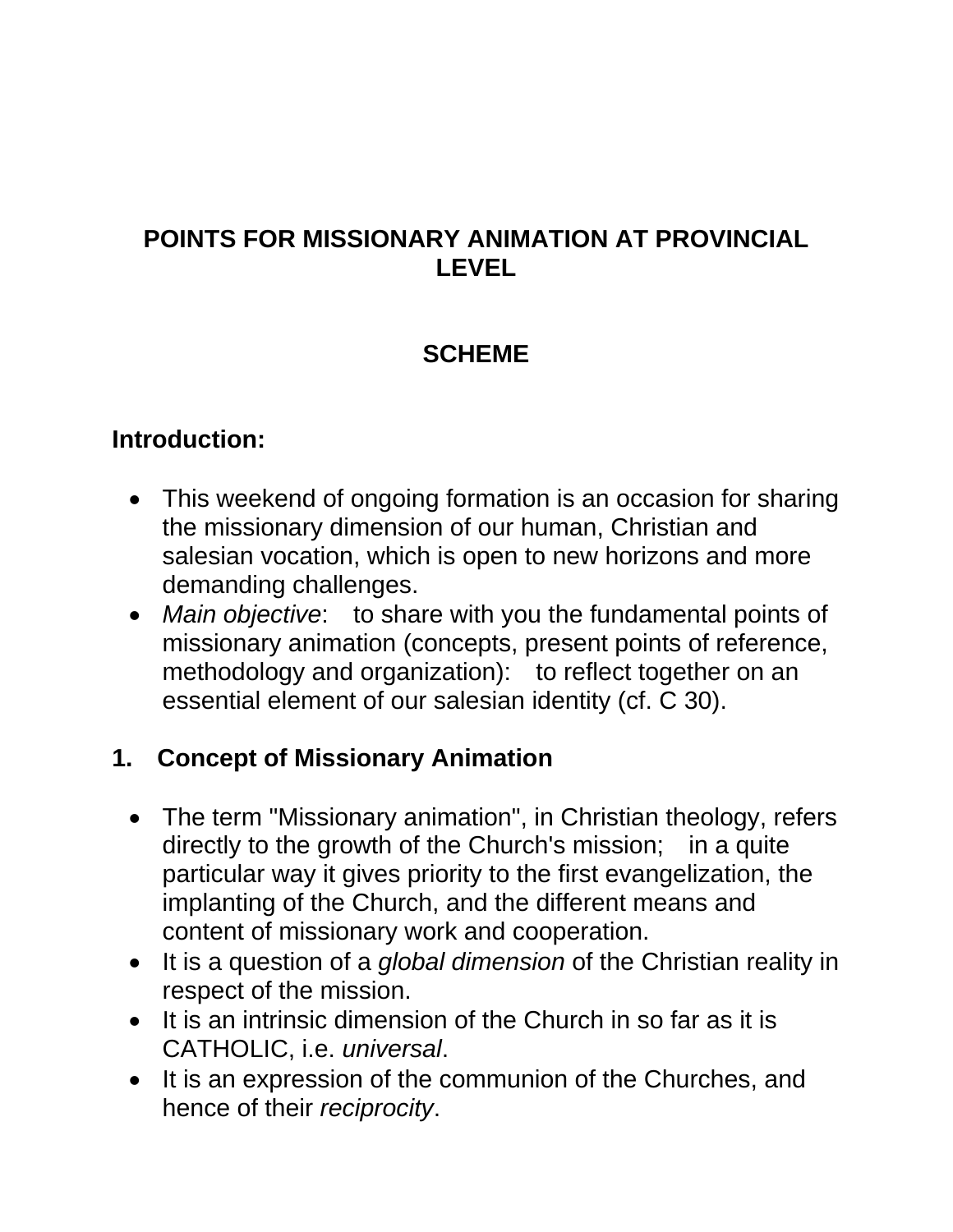It is a fact of pastoral projection which tends to *pervade* the other dimensions of the Church and enrich them with innovation and missionary freshness.

## **2. Different aspects of Missionary Animation**

- *Anthropological aspect*: the human person is subjective and open to things outside himself; this implies: self-understanding as part of the whole, openness to horizons and universal interests, active and practical involvement in the needs of others.
- *Christological aspect*: Jesus Christ is the essential formation of Missionary Animation, because: He is the definitive Revealer of the Father's plan of salvation; all his life and especially in the paschal mystery he is the Good News to be recounted and proclaimed, He is the first Missionary sent by the Father, he is the supreme model of inculturation through the Incarnation.
- *Pneumatological aspect*: Missionary Animation points to spirituality, because the Spirit offers the surprise of the missionary call, courage to make the proclamation, perseverance in the face of problems and a constant search for what is new.
- *Ecclesiological aspect*: the Church, as the sign and sacrament of Christ in history, is animated and prompted to missionary expansion by the sanctifying action of the Spirit, because to be Catholic has always meant being missionary, and being Catholic is the result of being missionary. If being missionary belongs to the nature of the Church, missionary animation becomes the transverse dimension of pastoral method and content.

# **3. Main Objectives of Missionary Animation**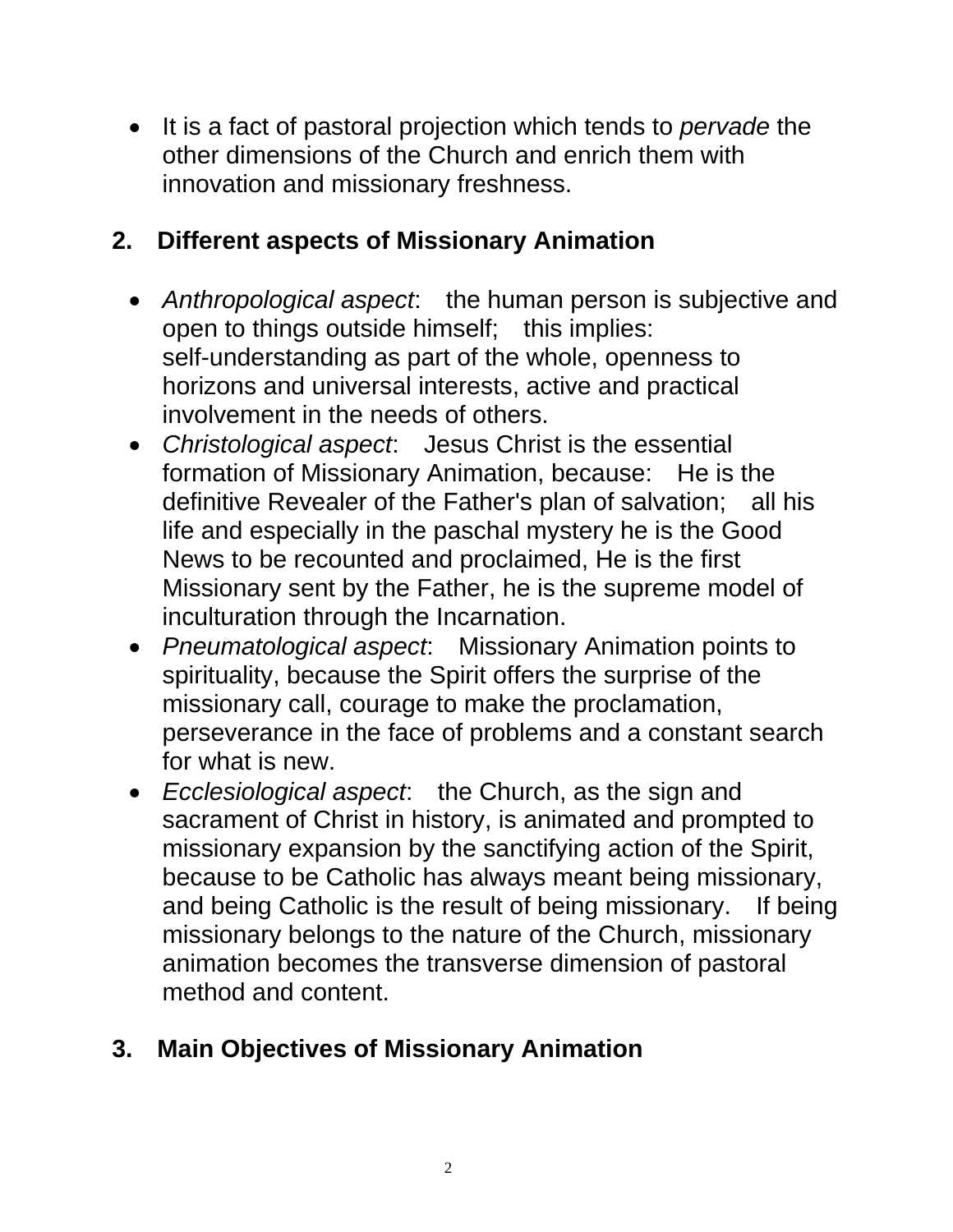The *main objectives* refer to the settings in which Missionary Animation functions as a transverse dimension; they are:

- Promotion of *interest* in the missions *ad gentes* in the EPC.
- Fostering the *formation* of all the components of the EPC to be living witnesses committed to spreading and communicating the faith.
- Suggesting *concrete ways of realization* to facilitate in the EPC commitment for the missions *ad gentes*.

### **4. The transverse dimension of Missionary Animation**

#### 4.1 As regards **youth pastoral work**

- It pervades and gives dynamism to youth pastoral work, in its *contents*, *style* and *choice of those to whom it is directed*.
- It emphasizes the *priority of the First evangelization*, the witness of life, the explicit proclamation of Jesus Christ, and the universal horizon of the Church.
- It invites the young to become involved in the *worldwide aspect*, in the positive understanding of *other religions* and of the culture of *ethnic minorities*.

### 4.2 As regards **vocational pastoral work**

- It presents the missionary vocation *within vocational pastoral work*, and emphasizes its specific nature as a call to a total exodus for the proclamation of the Kingdom of God.
- It emphasizes the following aspects in particular: gratuity, the global sense, complete and unconditional self-giving, openness to dialogue, to other social and religious cultures, a commitment to the poor and destitute, the willingness to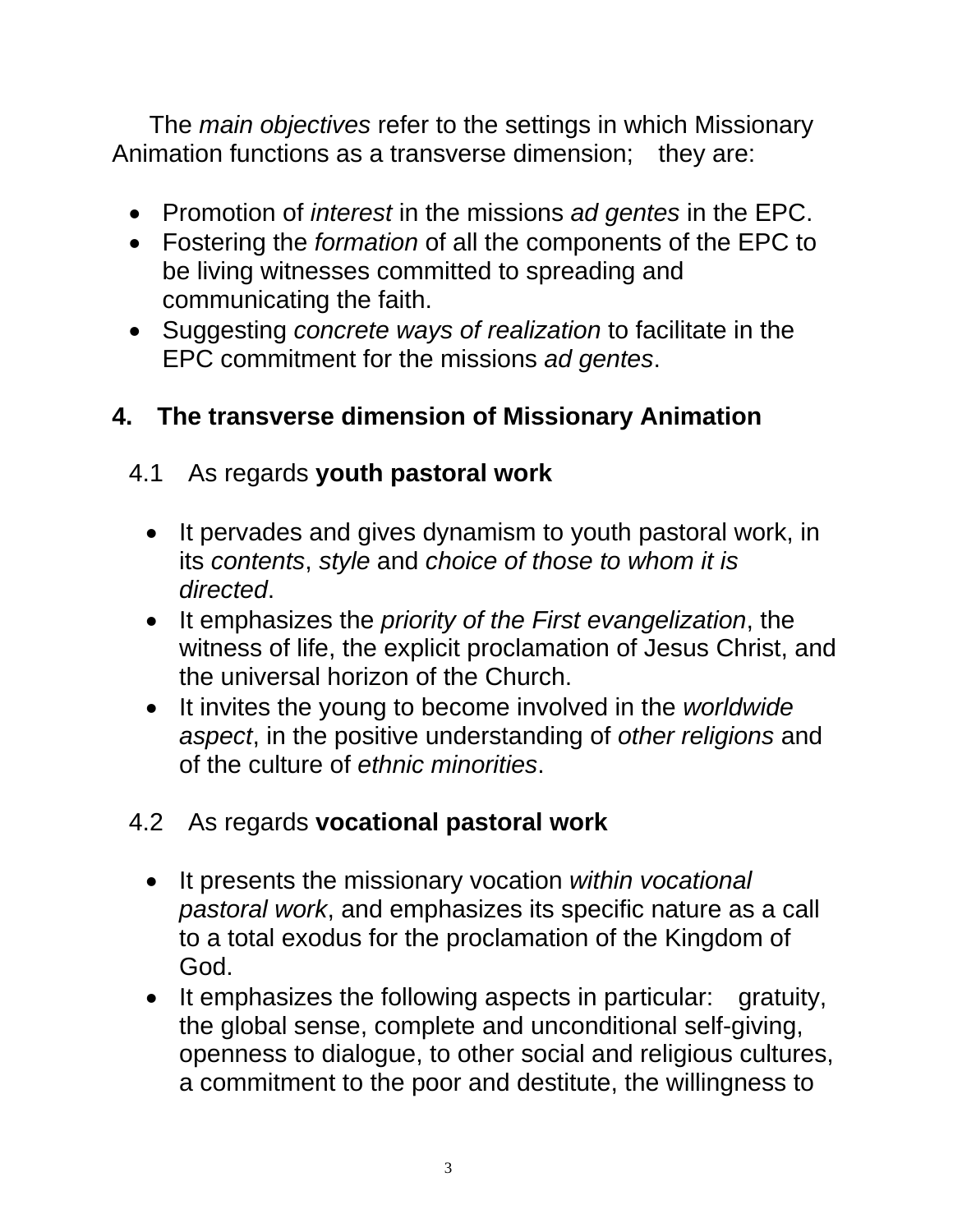dedicate one's whole life to the proclamation of the Good News.

• The missionary dimension is impressive as the first and challenging vocational motivation because it appeals to the generosity and sense of risk and adventure to which young people are particularly sensitive (according to what novices say in various parts of the world).

### 4.3 As regards the **EPC**

- Every religious community and, with still greater reason, every educative and pastoral community, as an ecclesial setting, is called to become missionary, *because the mission is its reason for existing and operating*.
- The work of the EPC is directed primarily to young people who are poor, to young workers, to the working classes and to *peoples not yet evangelized*: they form the peculiarly "missionary" sector of our efforts.
- An authentic salesian EPC is open to a vision of the universal Church; it includes missionary animation transversally in the PEPS and annual programming; it fosters the twinning process with missionary territories, and facilitates missionary cooperation of a financial and spiritual nature; it educates both young and adults (teachers and parents) to a global outlook and to obedience to Christ's command about the universal proclamation of the Good News.
- A true salesian EPC is always careful to overcome the *temptation* to limit the missionary horizon to its *own particular mission*.

#### **5. The present missionary horizon of the Church and the Congregation**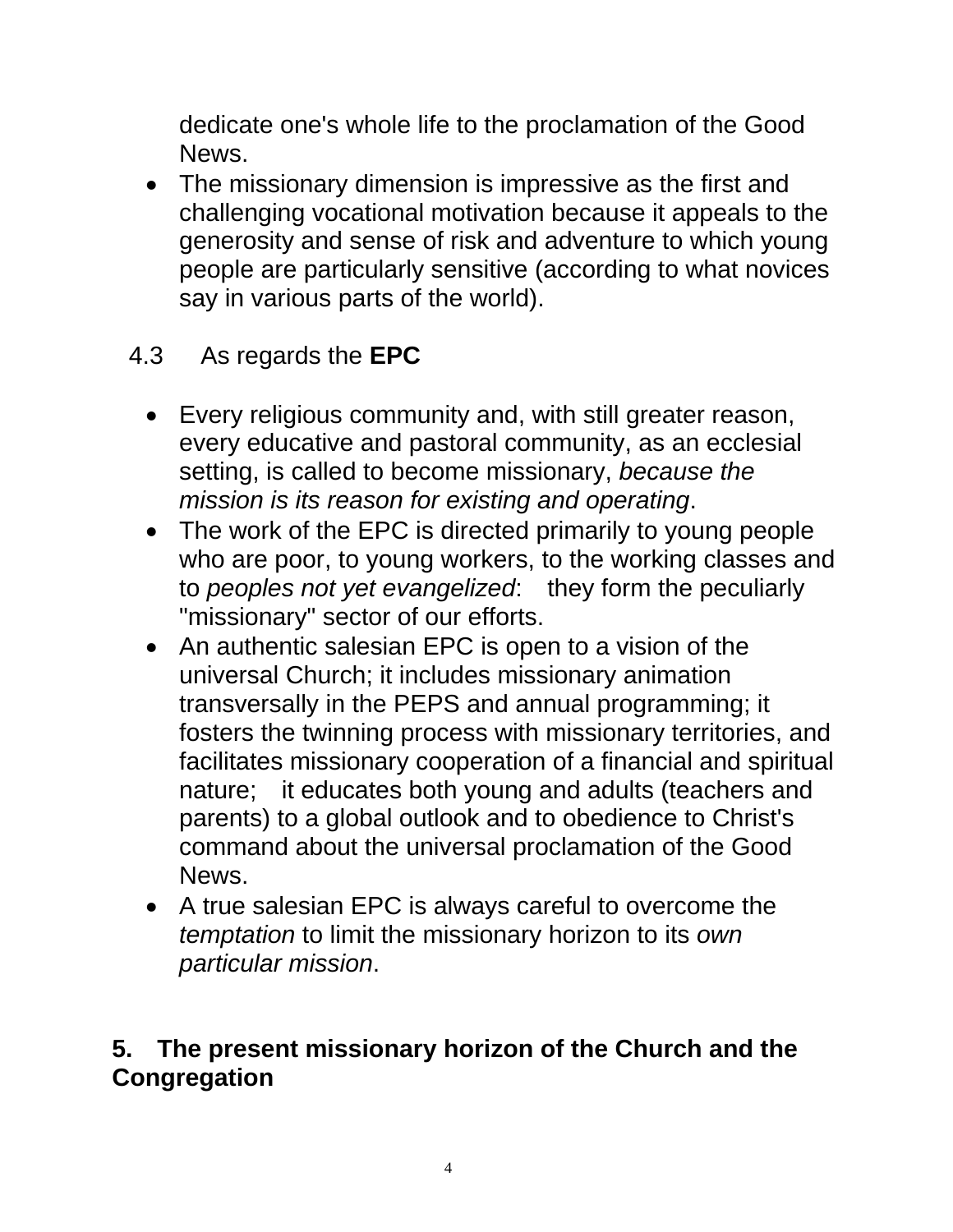## **5.1 The main positive elements**

- A clear awareness of the singular nature of the missionary vocation within the vocation to the religious consecrated life.
- The preferential option for a *lifelong missionary vocation*, or for at least five years as a temporary option.
- A renewed interest in the *first proclamation of the Good News*, and for the processes of the *catechumenate*.
- A growing awareness of the *urgency of inculturation* in the liturgy, in the content of evangelization, in the discernment of local vocations, in the style of local leadership, and in active and positive respect for the *Semina Verbi*.
- A progressive evolution and change in the *geography of the countries from which missionaries come*: a substantial movement from the ancient cradles of Christianity to the new Churches, especially those of ASIA and AFRICA.
- A *competent and variegated missionary contribution* in line with the particular characteristics of each Missionary Institute.
- A substantial and faithful reference to the *ecclesiology of Vatican II* and to the missionary lines of the post-conciliar documents (EN, RMi, CM).
- A growing and *heroic testimony* of many missionaries, men and women,, martyred for the cause of the Gospel (1998: 37 martyrs!).
- A silent and contemplative missionary presence, actively committed in the educative and social field, in *fundamentalist environments*.

# **5.2 The more evident shortcomings**

 The *difficult harmonization* between the needs of the *First Evangelization* (i.e. the proclamation to non-believers), and the components of an authentic *interreligious dialogue*.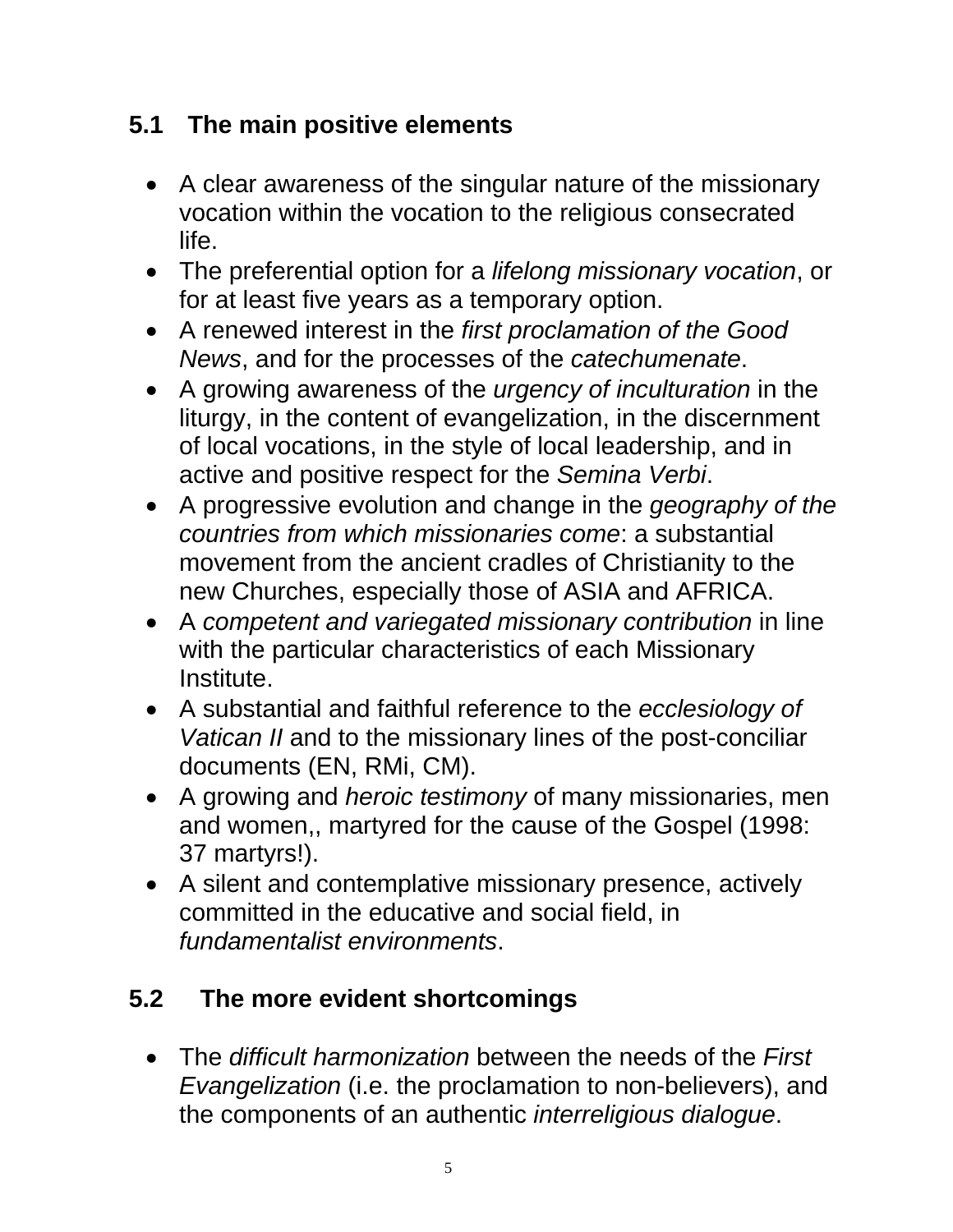- The *difficult synthesis* between substantial fidelity to the content of the *Kerygma* and of Tradition, and the requirements of a serious *inculturation*; and by analogy, the harmony between fidelity to founders of the Institutes of Consecrated Life and the demands for the inculturation of the charism in mission territories.
- The *difficult passage* and transfer of the responsibility of leadership from missionaries coming from the Churches of *ancient Christianity* and missionaries coming from the *new Churches*.
- The slow process of the so-called "*missionary circulation*", from the West to the mission territories, and now from mission territories to the West (Foreign priests in Italy, evidence during the Pastoral Week).
- The *difficult dosage* between *missionary cooperation in financial resources*, and respect for the *process of inculturation of projects*: western managerial efficiency against local cultural parameters.
- The *inadequate theological and pastoral clarity* of fundamental Christological truth regarding the *uniqueness of Christ as the universal Redeemer* in relationship with other means of salvation (especially in Asia).

### **6. The principal contents of salesian missionary praxis**

- The *history of the expansion of the Salesian Congregation* is substantially the *story of missionary expansion*: today the Congregation is universal and catholic because it is missionary.
- A process of "*re-founding*" of the Congregation: a new understanding of the salesian charism starting from the context of the new territory.
- The missionary dimension of the Congregation has become *one in variety*, diversified in a substantial unity (C 100).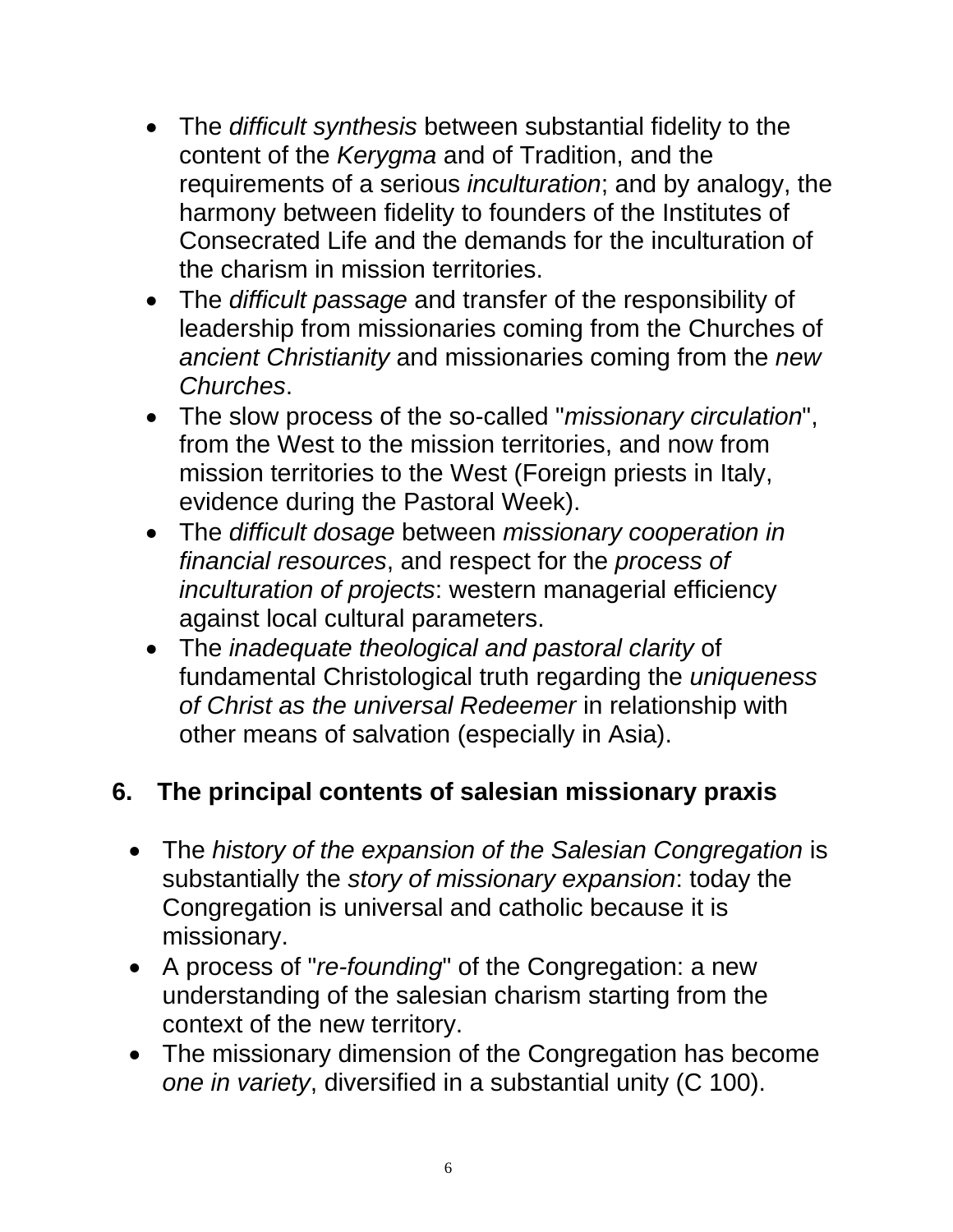- The *combining of European Provinces* is now being counterbalanced by the erection of *new Provinces and Vice-provinces in Africa and Asia*.
- The missions provide daily evidence of the *universality of the foundations of salesian pedagogy*, flexible in every cultural context and open to everyone for whom we work. Linked with this fact is the universality of the *'Don Bosco'* phenomenon, spontaneously perceived as the genius of the world of youth.
- The missions have given rise to the constant challenge of *new native vocations*, and are still doing so.
- The first evangelization prompts research into the originality of journeys of faith, especially *those of the catechumenate*.
- Missionary circularity induces Salesians of *recently erected circumscriptions to offer themselves as missionaries* for other territories and continents.
- Missionary experience has always been (and still is) a school of evangelical radicalism, of holiness and joy.

### **7. The identity of the Provincial Delegate for Missionary Animation (PDMA)**

The PDMA should be a person with a certain experience in the sector of missions *ad gentes*, with sufficient time to carry out his work and be encouraged in it, so as to be better able to guarantee the efficacy of animation in this sector.

- The **PDMA** is a relatively recent figure: he is one of the provincial delegates for animation, with specific obligations, and with organized links with the other delegates.
- His **primary tasks** are the following
	- to promote *interest* in the missions
	- to foster formation and witness to the faith
	- to suggest practical ways of commitment for the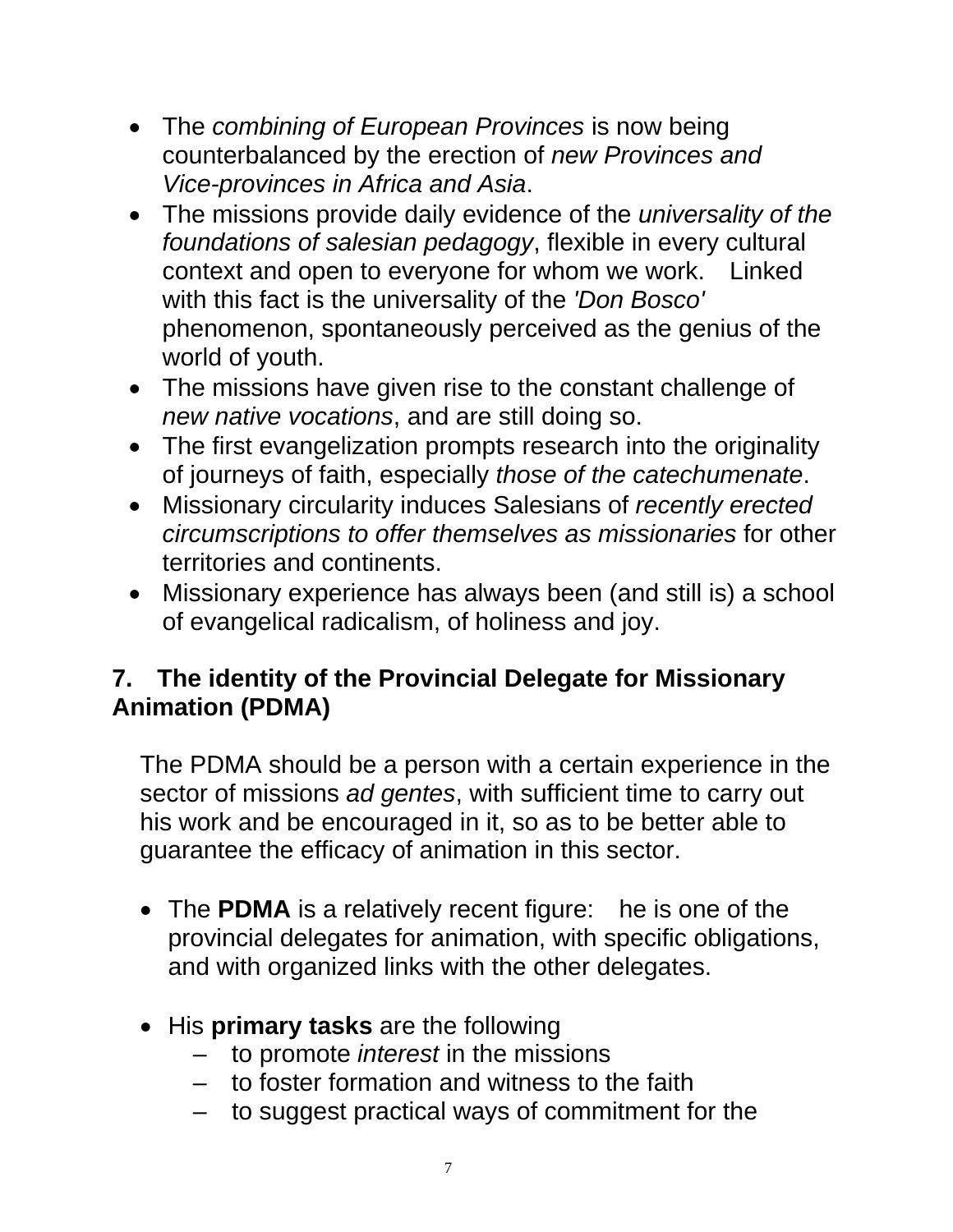missions *ad gentes* 

- As regards his specific role **at the level of organization**:
	- The Provincial, in agreement with his Council, appoints a Provincial Delegate for Missionary Animation. The latter remains always in close contact with the provincial and council. He may be invited to attend council meetings when material dealing explicitly with missionary animation is being discussed. He is also the reference person with the Department for the Missions for the sharing of programs, utilization of material, etc.
	- The PDMA should have an effective place in the organization of the pastoral animation of the province. And so he must participate in meetings for programming, present to the Provincial and Council the plan for missionary animation within the PEPS, be part of the team for youth pastoral work, coordinate the activities of missionary animation at provincial level, check that the missionary dimension is present in the programs of youth pastoral work, vocational pastoral work, formation, lay projects, training of Volunteers; he must accompany the local communities in their programming of missionary animation, take part in meetings of the Salesian Family on the missionary dimension, be the spokesman of the province in connection with missionary animation in the local Church, coordinate and hold periodical meetings of the committee for missionary animation, take part in meetings of PDMAs at national and regional level, and also at world level if so requested.

# **8. CONCLUSION**